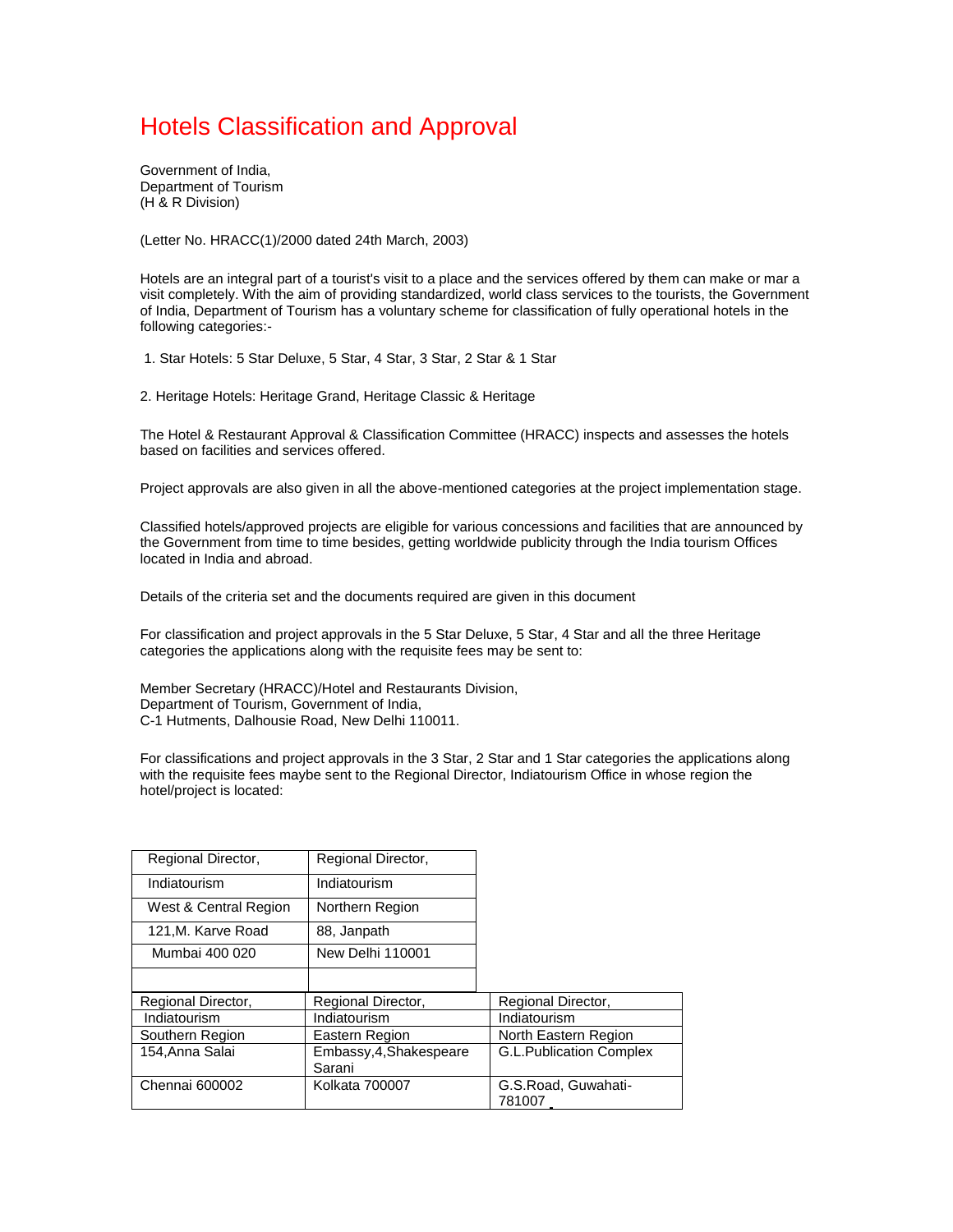### **GENERAL TERMS, CONDITIONS & APPLICATION FORMAT FOR PROJECT APPROVAL AT PROJECT LEVEL & CLASSIFICATION OF HOTELS**

Approval at Project Level

- 1. The Department of Tourism approves hotels at project stage based on documentation, which enables the hotels to get certain benefits from the govt. as announced from time to time. The documents required for project approvals are listed below.
- 2. Project approvals are valid for 5 years. Project approvals of the Govt. of India, Department of Tourism cease 3 months from the date that the hotel becomes operational even if all its rooms are not ready. The hotel must apply for classification within these 3 months.
- 3. The Govt. India, Department of Tourism reserves the right to modify the guidelines/terms and conditions from time to time
- 4. Application form.

This covers

- i. Proposed name of the hotel<br>ii Name of the promoters with
- Name of the promoters with a note on their business antecedents
- iii. Complete postal address of the promoters/tel./fax/email
- iv. Status of the owners/ promoters
	- 1. If Public/ private limited company with copies of Memorandum and Articles of Association.
	- 2. If Partnership, a copy of partnership deed and certificate of registration
	- 3. If proprietary concern, name and address of proprietor/certificate of registration
- v. Location of hotel site with postal address
- vi. Details of the site
	- 1. Area (in sq. meters)
	- 2. Title owned/ leased with copies of sale/ lease deed
	- 3. Copy of Land Use Permit from local authorities
	- 4. Distances from Railway station, airport, main shopping centers (in Kms)
- vii. Details of the project
	- 1. Copy of feasibility report*.*
	- 2. Star category planned
	- 3. Number of rooms and area for each type of room (in sq.ft.)
	- 4. Number of attached baths and areas (in sq.ft.)

5. Details of public areas – Lobby/lounge, restaurants, bars, shopping, banquet/ conference halls, health club, swimming pool, parking facilities.

- 6. Facilities for the physically challenged persons.
- 7. Eco-friendly practices and any other additional facilities

(please indicate area in sq.ft for each facility mentioned above at 5,6 &7)

- 8. Date by which project is expected to be completed and operati
- viii. Blue prints/ sketch plans signed by owners and architect showing
	- 1. Site plan
	- 2. Front and side elevations
	- 3. Floor plans for all floors
	- 4. Detail of guest room and bath room with dimensions in sq.ft.
	- 5. Details of Fire Fighting Measures/ Hydrants etc.
	- 6. Details of measures for energy conservation and water harvesting.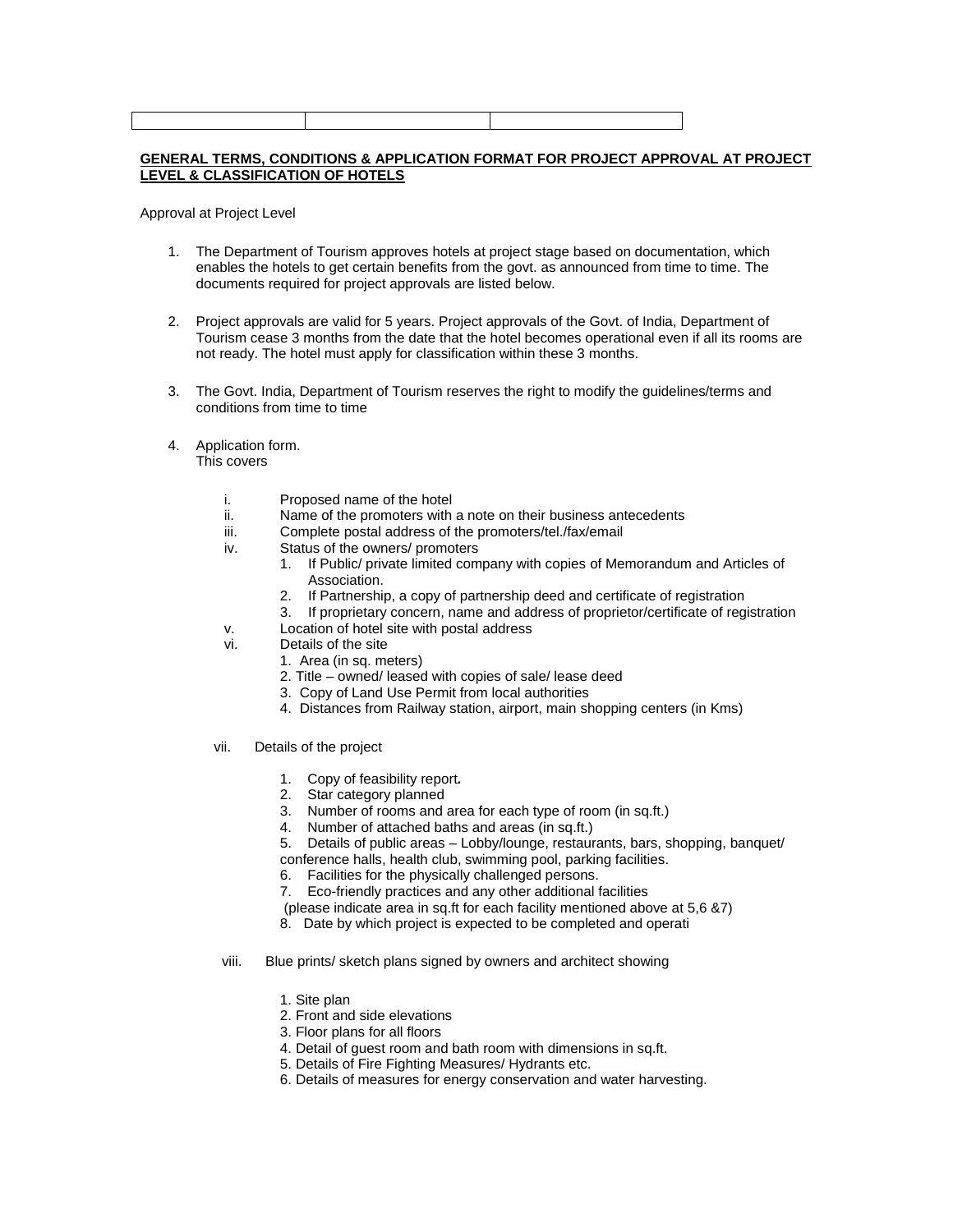- ix. Air-conditioning details for guest rooms, public areas
- x. Local approvals by
	- 1. Municipal authorities
	- *2.* Concerned Police Authorities
	- 3. Any other local authority as maybe required.

4. Approval /NOC from Airport Authority of India for projects located near Airports

The above mentioned approvals/NOCs are the responsibility of the promoters/concerned company as the case may be. The Department's approval is no substitute for any statutory approval and the approval given is liable to be withdrawn in case of any violations without notice.

- xi. Proposed capital structure
	- 1. Total project cost
	- a. Equity component with details of paid up capital
	- b. Debt with current and proposed sources of funding
- xii. Letter of acceptance of regulatory conditions.

xiii. Please indicate whether the promoter intends to give a few rooms or all rooms on a time- share basis.

- xiv. Application Fee
- 5. In the event of any changes in the project plans, the approval must be sought afresh.
- 6. Authorised officers of the Department of Tourism should be allowed free access to inspect the premises from time to time without prior notice
- 7. The hotel must immediately inform the Department of the date from which the hotel becomes operational and apply for classification within 3 months of this date.
- 8. The fees payable for the project approval and subsequent extension, if required are:

| <b>Star Category</b>     | Amount in Rs. |
|--------------------------|---------------|
| 5-Star                   | 15,000        |
| 4- Star                  | 12,000        |
| 3- Star                  | 8,000         |
| 2-Star                   | 6,000         |
| 1- Star                  | 5,000         |
| <b>Heritage Category</b> | 12,000        |

- 9. The promoters must forward regular progress reports for each quarter failing which the project approval would be considered withdrawn.
- 10. All documents must be valid at the time of application and a Gazetted officer or Notary must duly certify copies furnished to the Department. Documents in local languages should be accompanied by a translation in English/official language and be duly certified.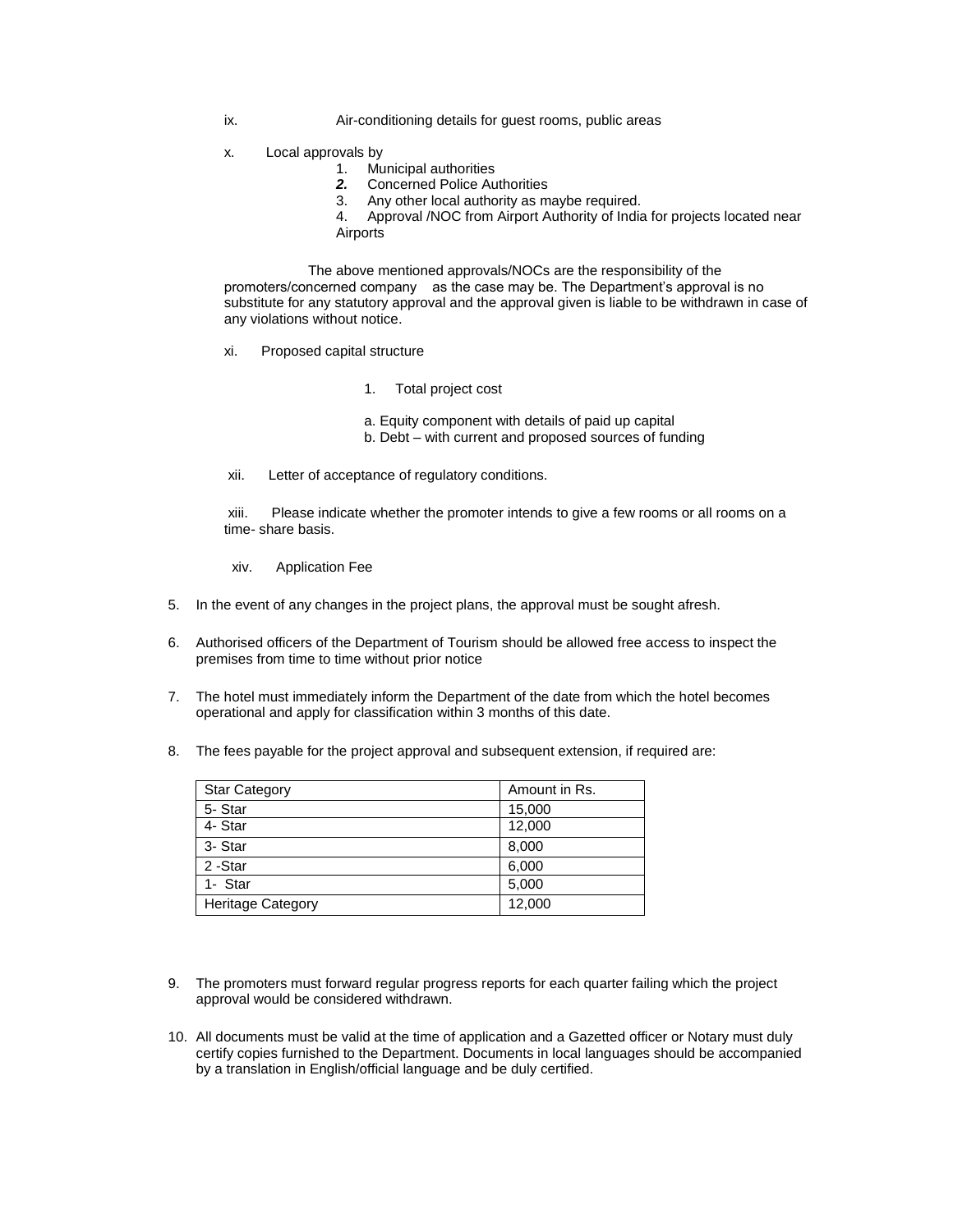- 11. Projects, where it is proposed to let out part or whole of the hotel on time share basis will not be eligible for approval.
- 12. For any change in the category the promoters must apply afresh with a fresh application form and requisite fees for the category applied for.
- 13. Any changes in the project plans or management should be informed to the, Department of Tourism/Regional Directors Office (For 3,2 &1 Star categories) (for 5-D, 5, 4 Star and Heritage categories) within 30 days otherwise the approval will stand withdrawn/terminated.
- 14. Incomplete applications will not be accepted.

\*\*\*\*\*\*\*\*\*\*\*\*\*\*\*\*\*\*\*\*\*\*\*\*\*\*\*\*\*\*\*\*\*\*\*\*\*\*\*\*\*\*\*\*\*\*\*\*\*\*\*\*\*\*\*\*\*\*\*\*\*\*\*\*\*\*\*\*\*\*\*\*\*\*\*\*\*\*

## Hotel Classification

- 1. Classification for newly operational hotels must be sought within 3 months of completion of approved hotel projects. Operating hotels may opt for classification at any stage. However, hotels seeking re-classification should apply for reclassification one year prior to the expiry of the current period of classification.
- 2. If the hotel fails to reapply 1 year before the expiry of the classification order, the application will be treated as a fresh classification case.
- 3. Once a hotel applies for classification/ re-classification, it should be ready at all times for inspection by the HRACC. No requests for deferment of inspection will be entertained.
- 4. Classification will be valid for 5 (Five) years from the date of issue of orders or in case of reclassification from the date of expiry of the last classification provided that the application has been received within the stipulated time mentioned above, along with all valid documents. Incomplete applications will not be accepted.
- 5. Hotels which propose to let out part of or all its rooms on time-share basis are not eligible to be classified
- 6. Hotels applying for classification must provide the following documentation.
	- a. Application Form detailing
		- i. Name of the hotel
			- ii. Name and address of the promoters/owners with a note on their business antecedents
			- iii. Complete postal address of the hotel with tel. no/fax/email
			- iv. Status of the owners/ promoters
				- 1. If Public/ private limited company with copies of Memorandum and Articles of Association
				- 2. If Partnership, a copy of partnership deed and certificate of registration
				- 3. If proprietary concern, name and address of proprietor/certificate of registration
			- v. Date on which the hotel became operational.
			- vi. Details of hotel site with postal address and distance from Airport/Railway Station/City Centre/Downtown shopping area (in kms)
			- vii. Details of the hotel
				- 1. Area (in sq. metres) with title owned/ leased with copies of sale/ lease deed
				- 2. Copy of Land Use Permit from local authorities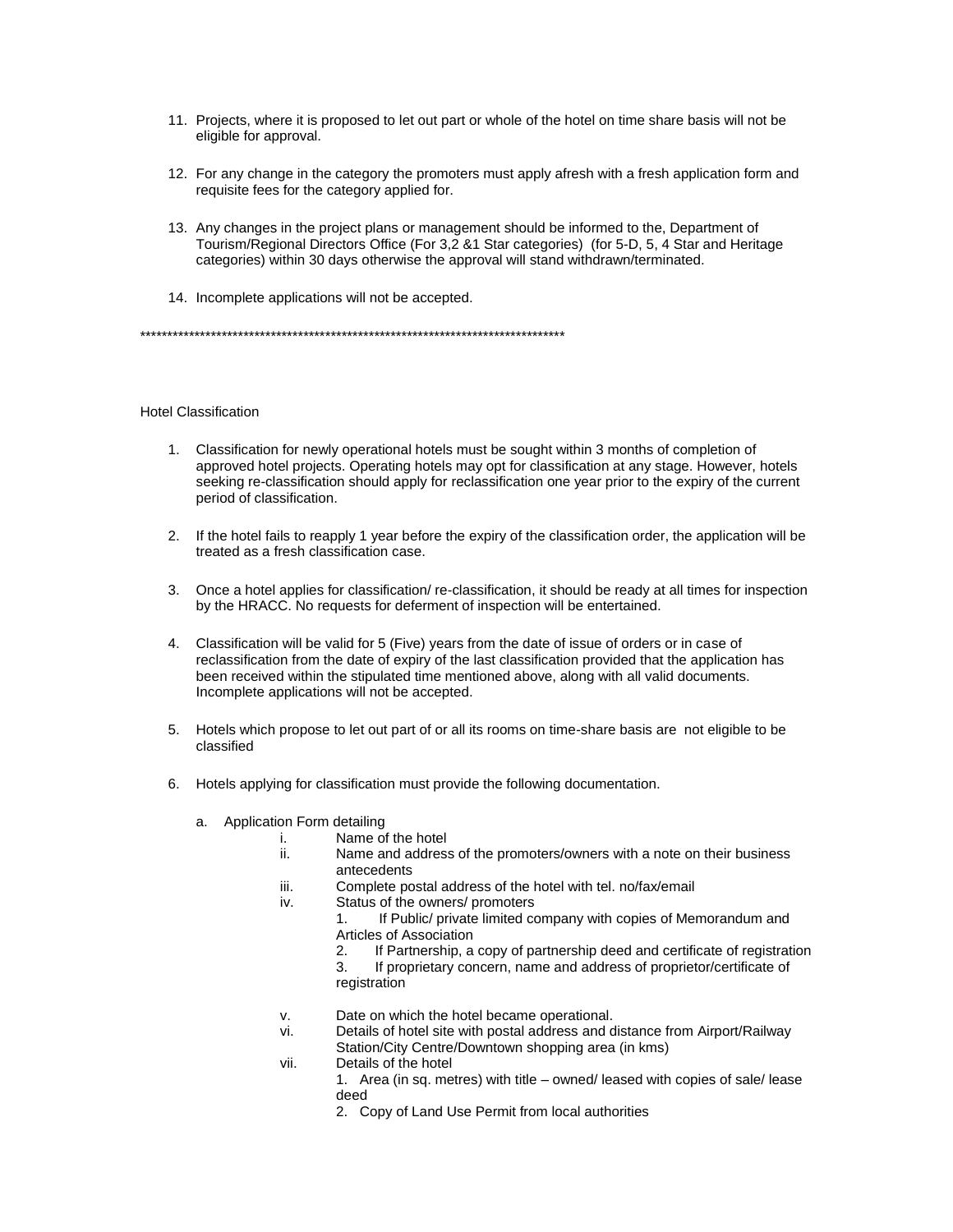3. Star category being applied for

4. Number of rooms and area for each type of room in sq.ft. (single /double/suites)

5. Number of attached baths

6. Details of public areas – Lobby/lounge, restaurants, bars, shopping area, banquet/ conference halls, health club, swimming pool, parking facilities, facilities for the physically challenged persons, Eco-friendly practices and any other additional facilities. The area for each facility should be indicated in sq.ft

7. Detail of guestroom and bathroom with dimensions in sq.ft.

8. Details of Fire Fighting Measures/ Hydrants etc.

9. Details of measures for energy conservation and water harvesting and other eco- friendly measures and initiatives.

10. Air-conditioning details for guest rooms, public areas

viii. Certificates/No Objection Certificate's (attested copies)

 a) Certificate/ licence from Municipality/ Corporation to show that your establishment is registered as a hotel

 b) Certificate/ licence from concerned Police Department authorizing the running of a hotel

 c) Clearance Certificate from Municipal Health Officer/ Sanitary Inspector giving clearance to your establishment from sanitary/hygienic point of view

 d) No Objection Certificate with respect to fire fighting arrangements from the Fire Service Department (Local Fire Brigade Authorities)

- e) Public liability insurance
- f) Bar Licence (necessary for 4\*, 5\* & 5\*-D only)
- g) Money Changers Licence (necessary for 4\*,5\*& 5\*-D only)
- h) Sanctioned building plans/occupancy certificate

 i) If classified earlier, a copy of the earlier "Certificate of Classification issued by Department of Tourism

 j) For Heritage property, certificate from the local authority stating age of the property and showing new and old built up areas separately.

k) Any other local authority as maybe required.

l) Approval /NOC from AAI for projects located near Airports

 m) Please indicate whether a few rooms or all rooms are to be let out on a time-share basis.

n) Application fees

The above-mentioned approvals/No Objection Certificates are the responsibility of the Owners/promoters/concerned Company as the case may be. The Department's approval is no substitute for any statutory approval and the approval given is liable to be withdrawn without notice in case of any violations or misrepresentation of facts.

- 7. All applications for classification or re-classification must be complete in all respects application form, application fee, prescribed clearances, NOCs, certificates etc. - incomplete application is liable to be rejected.
- 8. Hotels will qualify for classification as Heritage hotels provided a minimum 50% of the floor area was built before 1935 and no substantial change has been made in the facade. Hotels, which have been classified/, re-classified under Heritage categories prior to issue of these Guidelines will continue under Heritage categories even if they were built between 1935-1950.
- 9. The application fees payable are as follows:

| <b>Star Category</b> | Classification/Reclassification fees in Rs. |
|----------------------|---------------------------------------------|
| 1-Star               | 6.000                                       |
| 2-Star               | 8.000                                       |
| 3-Star               | 10.000                                      |
| 4-Star               | 15.000                                      |
| 5-Star               | 20,000                                      |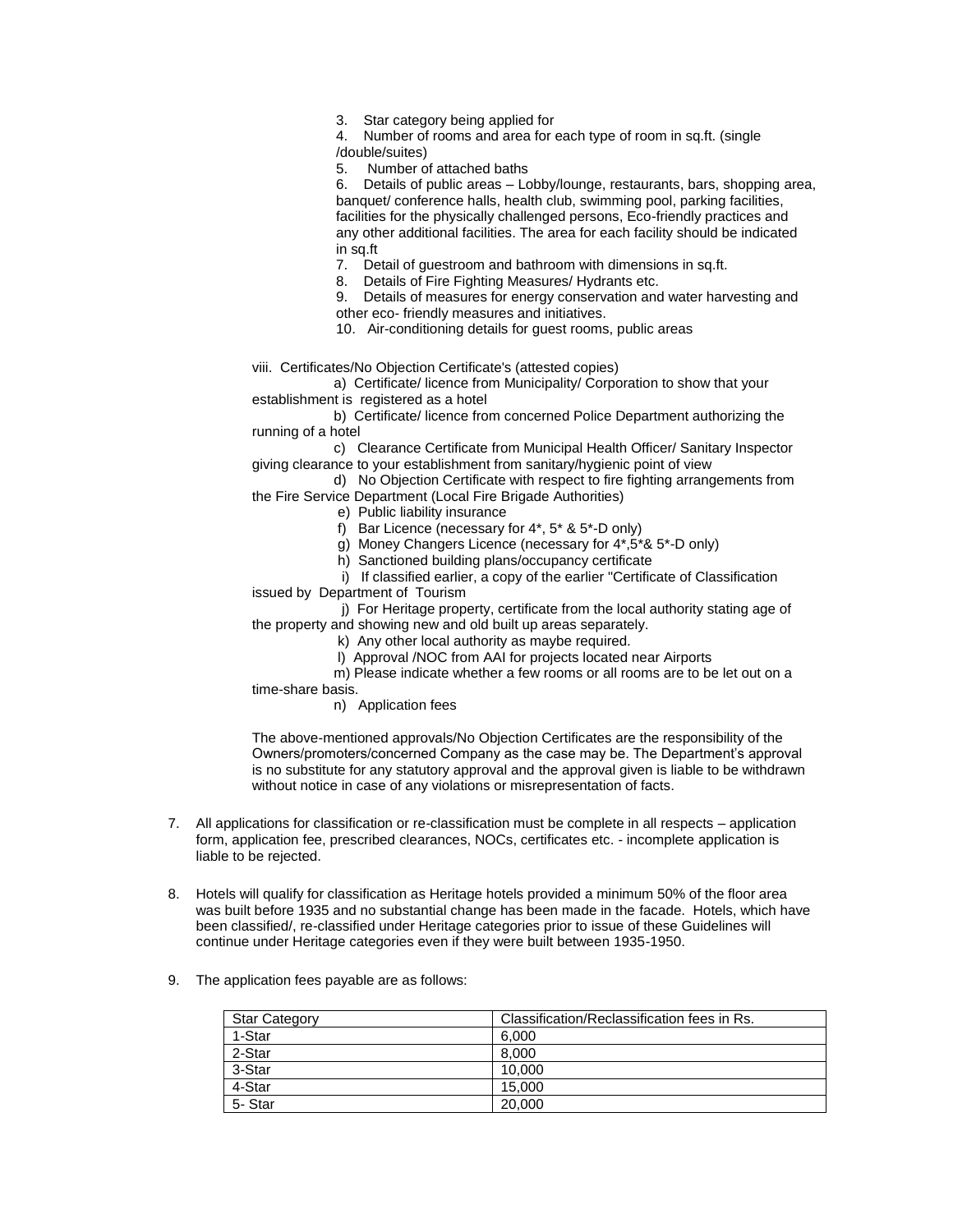| 5-Star Deluxe                       | 25.000 |
|-------------------------------------|--------|
| Heritage (Grand, Classic & Heritage | 15,000 |
| categories)                         |        |

10. The classification committee will consist as follows

(a.) For 4\*, 5\* and 5\*Deluxe and Heritage category - Chaired by Chairman (HRACC) or his representative. Representatives from FHRAI/ HAI/ IATO/ TAAI/ IHM /local Indiatourism office/Member Secretary will constitute the other members of the Committee. In case of Heritage category, a representative of IHHA will be a member of the committee.

(b.) For 1\*, 2\* & 3\*, the committee will be Chaired by Secretary (T) of the concerned State Govt. or his nominee who should not be below the rank of a Deputy Secretary to the Government of India. In his absence the Regional Director, Indiatourism who is also Member Secretary, Regional HRACC will chair the committee. The recommendations will be sent to HRACC Division (Department of Tourism, Government of India) within 3 weeks. Other members will be representatives from FHRAI/ IATO/ TAAI/ IHM.

(c.)The Chairman and any 3 members will constitute a quorum

(d.)The minutes will be approved by the Chairman (HRACC).

(e.)In case of any dissatisfaction with the decision of HRACC the hotels may appeal to Secretary (T), Government of India for review and reconsideration within 30 days of receiving the communication regarding classification/reclassification. No requests will be entertained beyond this period.

- 11. Hotels will be classified following a two stage procedure
	- a. The presence of facilities and services will be evaluated against the enclosed checklist.

 i. New projects will be required to adopt environment friendly practices and facilities for physically challenged persons. ii. Existing hotels being classified will need to conform to a phased plan for adding Eco-friendly practices and facilities for physically challenged persons, which should be completed by 31<sup>st</sup> December, 2003.

- b. The quality of facilities and services will be evaluated against the mark sheet
- 12. The hotel is expected to maintain required standards at all times. The Classification Committee may inspect a hotel at any time without previous notice. The Committee may request that its members be accommodated overnight to inspect the level of services.
- 13. Any deficiencies/ rectification pointed out by the HRACC must be complied with within the stipulated time, which has been allotted in consultation with the hotel representatives during inspection. Failure to do so will result in rejection of the application.
- 14. The committee may assign a star category lower but not higher than that applied for.
- 15. The hotel must be able to convince the committee that they are taking sufficient steps to conserve energy and harvest water, garbage segregation, and disposal/recycling as per Pollution Control Board (PCB) norms and following other Eco-friendly measures.
- 16. For any change in the star category/heritage category the promoters must apply afresh with a fresh application form and requisite fees for the category applied for.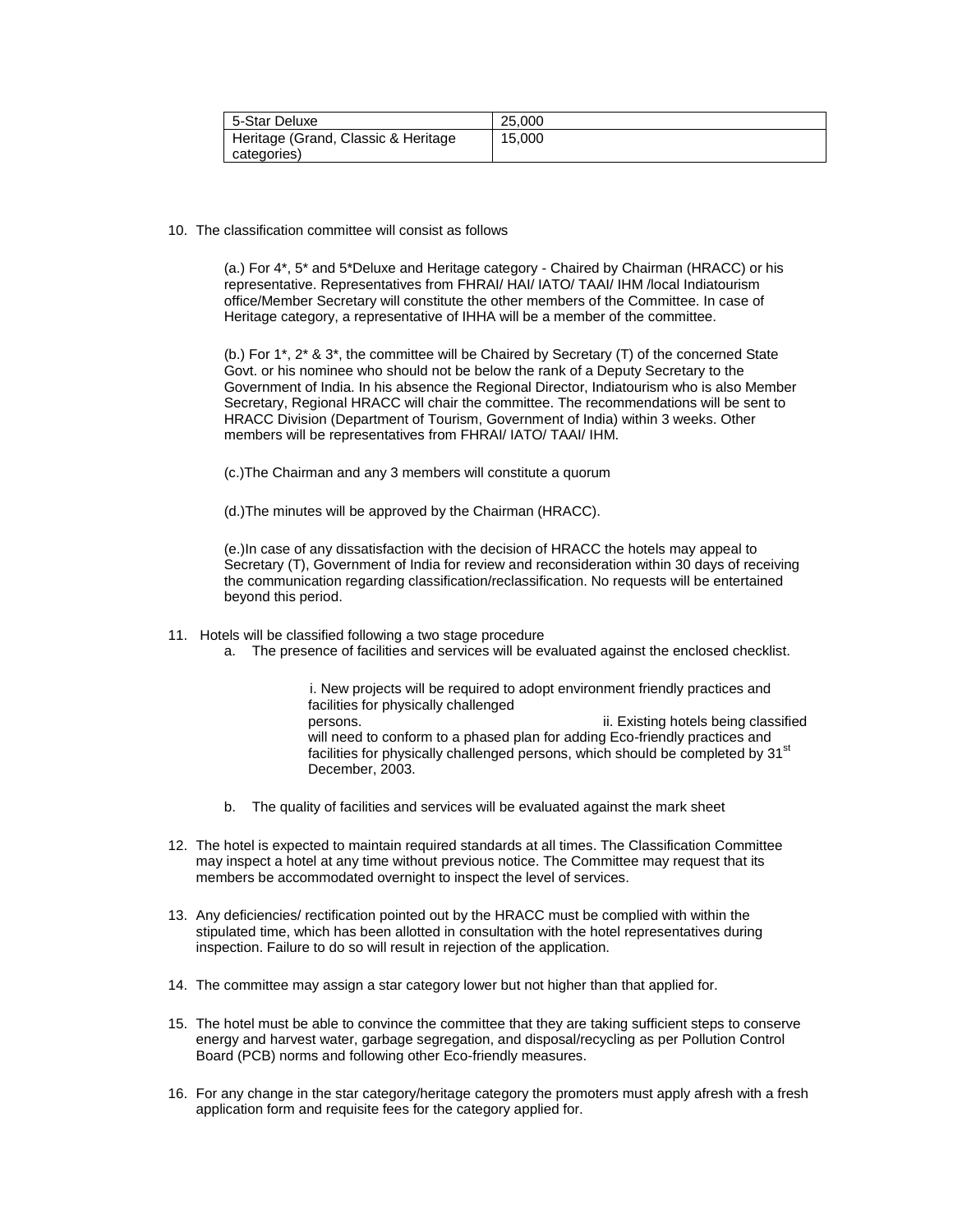- 17. Any changes in the plans or management of the hotel should be informed to the HRACC, Govt. of India, Department of Tourism within 30 days otherwise the classification will stand withdrawn/terminated.
- 18. Applicants are requested to go through the checklist of facilities and services contained in this document before applying.
- 19. Incomplete applications will not be considered. All cases of classification would be finalised within three months of the application being made.
- 20. The Govt. India Department of Tourism reserves the right to modify the guidelines/terms and conditions from time to time

\*\*\*\*\*\*\*\*\*\*\*\*\*\*\*\*\*\*\*\*\*\*\*\*\*\*\*\*\*\*\*\*\*\*\*\*\*\*\*\*\*\*\*\*\*\*\*\*\*\*\*\*\*\*\*\*\*\*\*\*\*\*\*\*\*\*\*\*\*\*\*\*\*\*\*\*\*\*

Format for Undertaking

To,

The Secretary (T) Govt. of India, Department of Tourism New Delhi.

# UNDERTAKING

I have read and understood all the terms and conditions mentioned above with respect to project approval/classification/reclassification in 1/2/3/4/5/5-D/Heritage category and hereby agree to abide by them. The information and documents provided are correct and authentic to the best of my knowledge.

Signature and name in block letters

Seal of the applicant

Place:

Date:

| <b>CHECKLIST FOR FACILITIES &amp; SERVICES</b> |  |  | $1^*$ $2^*$ $3^*$ $4^*$ |  | 5*/5*D Comments |
|------------------------------------------------|--|--|-------------------------|--|-----------------|
|------------------------------------------------|--|--|-------------------------|--|-----------------|

#### **General**

| Primarily transient, full time operations, 7days a N N |  | N N | <b>N</b> | Max 10% of rooms for commercial use in |
|--------------------------------------------------------|--|-----|----------|----------------------------------------|
| week in season                                         |  |     |          | hotel block or as per local law.       |

At least one room equipped for the physically challenged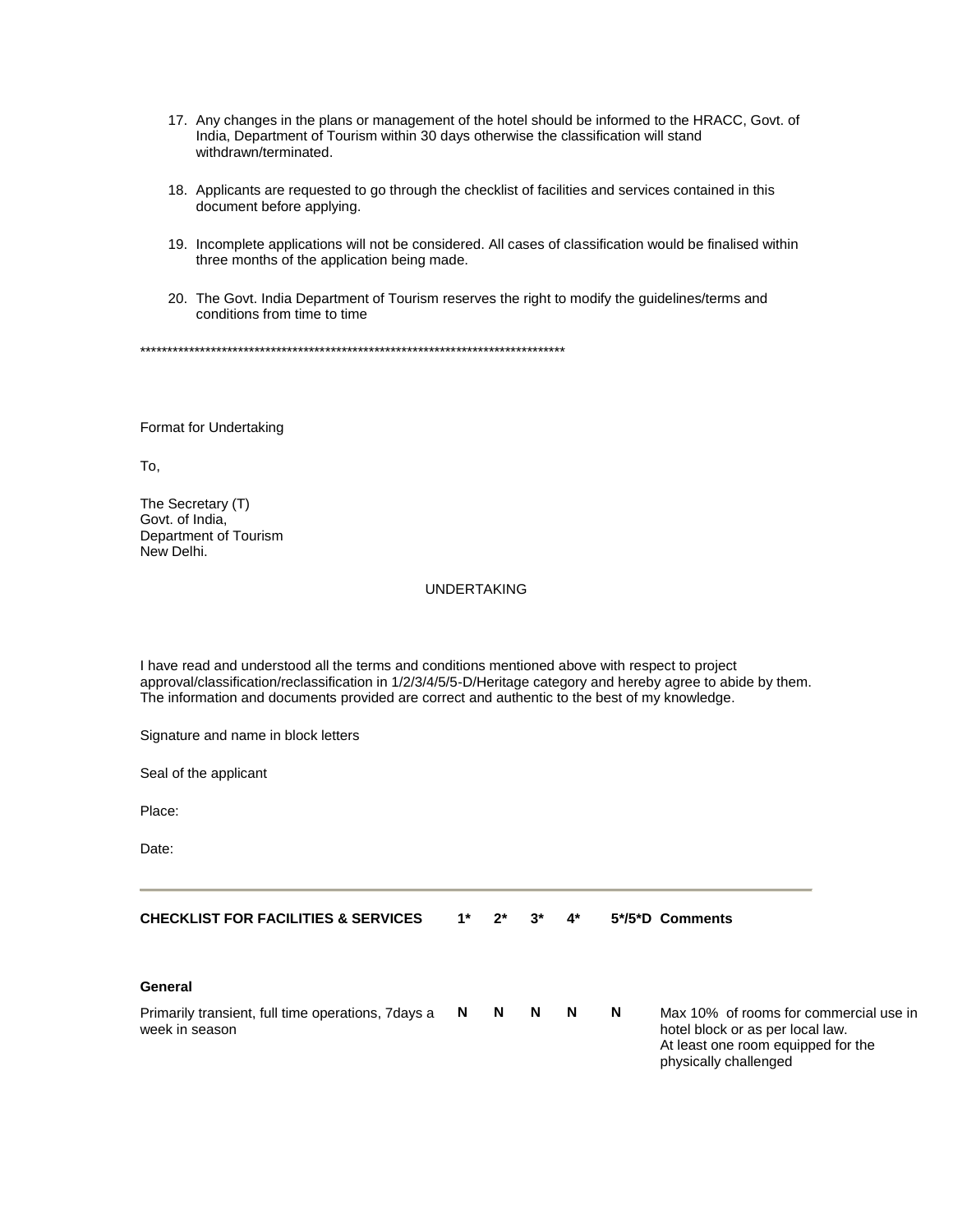| Establishment to have all necessary trading<br>licences                            | N | N | N | N   | N                     | These documents are already<br>detailed in General Terms and Conditions                                                                                                                               |
|------------------------------------------------------------------------------------|---|---|---|-----|-----------------------|-------------------------------------------------------------------------------------------------------------------------------------------------------------------------------------------------------|
| Establishment to have public liability insurance                                   | N | N | N | N   | N                     | Public liability insurance be specified<br>at a minimum of Rs 5.0 crores.                                                                                                                             |
| 24 hrs. lifts for buildings higher than ground plus<br>two floors                  | N | N | N | N   | N                     | Mandatory for new hotels. Local laws may<br>require a relaxation of this condition.<br>Easy access for physically challenged persons.                                                                 |
| Bedrooms, Bathrooms, Public areas and kitchens N<br>fully serviced daily           |   | N | N | N   | N                     |                                                                                                                                                                                                       |
| All floor surfaces clean and in good repair                                        | N | N | N | N   | N                     | Floors may be of any type                                                                                                                                                                             |
| <b>Guest rooms</b>                                                                 |   |   |   |     |                       |                                                                                                                                                                                                       |
| Minimum 10 lettable rooms. All rooms withoutside N<br>window/ ventilation          |   | N | N | N   | N                     |                                                                                                                                                                                                       |
| Minimum size of bathroom excluding bathroom in 120 120 140<br>sq.ft.               |   |   |   | 140 | 200                   | Single occupancy rooms may be 20 sq ft less                                                                                                                                                           |
| Airconditioning                                                                    |   |   |   |     | 25% 25% 50% 100% 100% | Airconditioning / heating depends on<br>climatic conditions & architecture.<br>Room temp should be between 20° & 28°C.<br>For $4^*$ , $5^*$ and $5^*$ Deluxe .(the % is of the total<br>no. of rooms) |
| A clean change of bed and bath linen daily &<br>between check-in's                 | N | N | N | N   | N                     | Hotels may have a guest triggered system.<br>For 1* & 2* on alternate days.<br>Definitely required between each check-in.                                                                             |
| Minimum bed width for single (90cm) and double<br>beds (135cm)                     | D | N | N | N   | N                     |                                                                                                                                                                                                       |
| Mattress Minimum 10cm thick                                                        | D | D | N | N   | N                     | Coir, Foam or spring. Foam covered if cotton                                                                                                                                                          |
| Minimum bedding 2 sheets, pillow & case,<br>blanket, matress protector/ bed cover. | N | N | N | N   | N                     | Blankets available in airconditioned rooms and<br>as per Seasonal requirement in non AC rooms.<br>Mattress protector is desirable in 1* and 2*<br>and necessary for all others                        |
| Sufficent lighting. 1 per bed                                                      | N | N | N | N   | N                     |                                                                                                                                                                                                       |
| A 5 amp earthed power socket                                                       | N | N | N | N   | N                     |                                                                                                                                                                                                       |
| A bedside table and drawer                                                         | N | N | N | N   | N                     | 1 per two twins and two for a double bed                                                                                                                                                              |
| TV - cable if available                                                            |   |   | N | N   | N                     | 3* 4* 5* & 5* Deluxe must have remotes                                                                                                                                                                |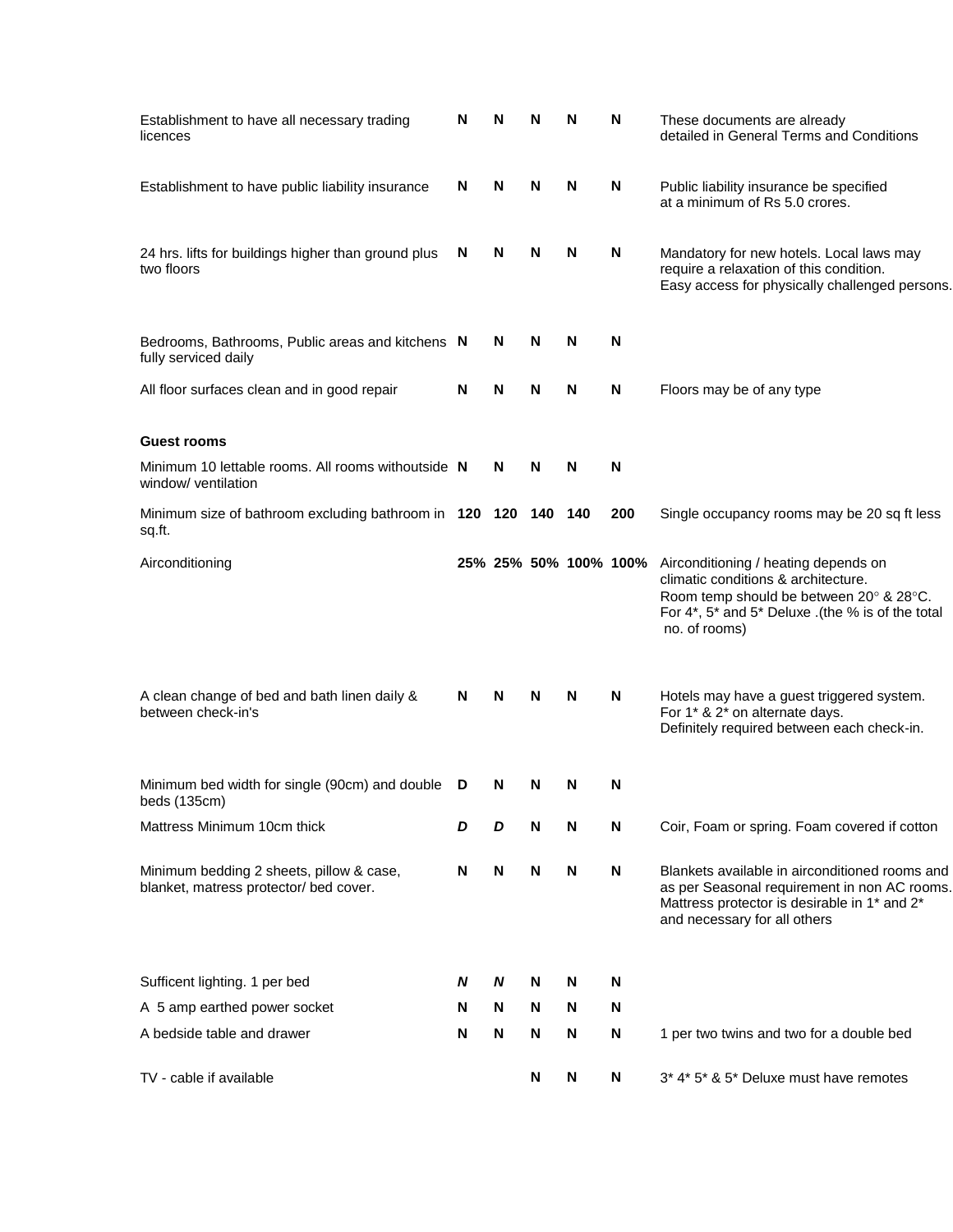| A writing surface with sufficient lighting                                                                 |    |    | N  | N                   | N  |                                                                                     |
|------------------------------------------------------------------------------------------------------------|----|----|----|---------------------|----|-------------------------------------------------------------------------------------|
| Chairs                                                                                                     | N  | N  | N  | N                   | N  | Preferable one per bedding                                                          |
| Ward robe with minimum 4 clothes hangers per<br>bedding                                                    | N  | N  | N  | N                   | N  | In 1* & 2* these may be without doors                                               |
| Shelves or drawer space                                                                                    | N  | N  | N  | N                   | N  |                                                                                     |
| A wastepaper basket                                                                                        | N  | N  | N  | N                   | N  |                                                                                     |
| Opaque curtains or screening at all windows                                                                | N  | N  | N  | N                   | N  |                                                                                     |
| Drinking water + 1 glass tumbler per guest                                                                 | N  | N  | N  | N                   | N  | Water treated with UV + filtration is necessary                                     |
| A mirror, at least half length (3')                                                                        | N  | N  | N  | N                   | N  |                                                                                     |
| A stationary folder containing stationery and<br>envelopes                                                 | D  | D  | N  | N                   | N  |                                                                                     |
| A ' do not disturb' notice                                                                                 |    |    | N  | N                   | N  |                                                                                     |
| Night spread/ bedcover with nightly turndown<br>service                                                    |    |    | N  | N                   | N  |                                                                                     |
| In room safe                                                                                               |    |    |    |                     | N  |                                                                                     |
| Minibar / Fridge                                                                                           |    |    |    |                     | N  | Contents must conform to local laws                                                 |
| Iron and ironing board on request                                                                          |    |    |    | N                   | N  |                                                                                     |
| <b>Suites</b>                                                                                              |    |    |    | N                   | N  | 2% of room block with a minimum of 1                                                |
| <b>Bathrooms</b>                                                                                           |    |    |    |                     |    |                                                                                     |
| Percentage of rooms with dedicated (private)<br>bathrooms with room                                        |    |    |    | 25% 75% ALL ALL ALL |    | Dedicated bathrooms need not be "attached"<br>but must have private access          |
| Minimum Size of Bathroom in square feet                                                                    | 30 | 30 | 36 | 36                  | 45 | 25% of bathrooms in 1 <sup>*</sup> & 2 <sup>*</sup> to be<br>Western style WC       |
| Communal Bathrooms on same floor as rooms<br>for 1* & 2*. Access not through Public areas,<br>Kitchens etc | N  | N  | ΝA | ΝA                  | NA | All bathrooms, shower stalls lockable.<br>Toilet area to have sanitary bin with lid |
| 1 bath towel and 1 hand-towel to be provided per N<br>guest                                                |    | N  | N  | N                   | N  | If no attached/ dedicated bath, to provide<br>in room                               |
| One W.C. brush per toilet seat                                                                             |    |    |    | N                   | N  |                                                                                     |
| Guest toiletries to be provided. Minimum 1 new<br>soap/ guest                                              | N  | N  | N  | N                   | N  | Where bathroom is not attached,<br>toiletries provided in room                      |
| A clothes-hook in each bath/shower room                                                                    | N  | N  | N  | N                   | N  |                                                                                     |
| A sanitary bin                                                                                             | N  | N  | N  | N                   | Ν  | In communal bathrooms, these must have a cot                                        |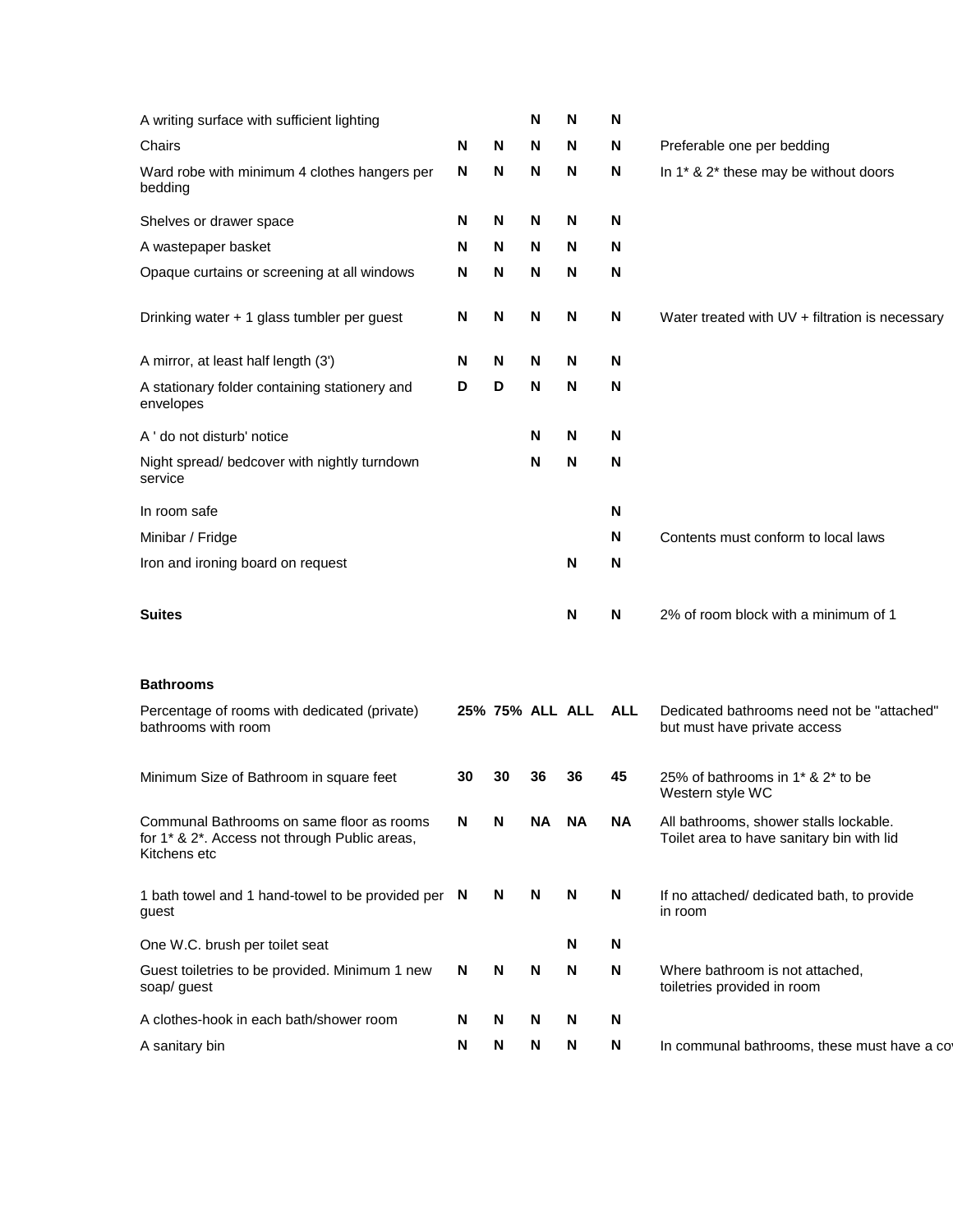| Each Western WC toilet to have a seat and lid,<br>toilet paper                                                                                                                         | N  | N | N | N    | N |                                                                                                                   |
|----------------------------------------------------------------------------------------------------------------------------------------------------------------------------------------|----|---|---|------|---|-------------------------------------------------------------------------------------------------------------------|
| Floors and walls to have non-porous surfaces                                                                                                                                           | N  | N | N | N    | N |                                                                                                                   |
| Hot and Cold running water available 24 hours                                                                                                                                          | D  | D | N | N    | N |                                                                                                                   |
| Bath tubs/ shower closet                                                                                                                                                               |    |   |   |      |   | Bath tubs waste water. In 4* plus hotels,<br>some rooms should offer this option to the<br>guest                  |
| Water saving taps/ shower                                                                                                                                                              |    |   |   |      | N |                                                                                                                   |
| Energy saving lighting                                                                                                                                                                 | N  | N | N | N    | N |                                                                                                                   |
| Bottled toiletry products                                                                                                                                                              | D  | D | D | N    | N |                                                                                                                   |
| Hairdryers                                                                                                                                                                             |    |   |   | N    | N | where not provided in bathroom,<br>must be available on request.                                                  |
| <b>CHECKLIST FOR FACILITIES &amp; SERVICES</b>                                                                                                                                         | 1* |   |   | $4*$ |   | 5*/5*D Comments                                                                                                   |
| <b>Public Areas</b>                                                                                                                                                                    |    |   |   |      |   |                                                                                                                   |
| A lounge or seating in the lobby area                                                                                                                                                  | N  | N | N | N    | N | Size would depend on check in pattern.                                                                            |
|                                                                                                                                                                                        |    |   |   |      |   | There should be at least one telephone no<br>higher than 24" from floor level in 5/5D*                            |
| Reception facility or means to call attention                                                                                                                                          | N  | N | N | N    | N | Manned minimum 16 hours a day.<br>Call service 24 hours                                                           |
| Accommodation, F&B and other tariffs available                                                                                                                                         | N  | N | N | N    | N | To be displayed in room.                                                                                          |
| Heating and cooling to be provided in enclosed<br>public rooms                                                                                                                         |    |   |   | N    | N | Temperatures to be between 20° -28 °C                                                                             |
| Public rest rooms for Ladies and Gents with soap N<br>and clean towels, a washbasin with running hot<br>and cold water, a mirror, a sanitary bin with lid in<br>unisex & ladies toilet |    | N | N | N    | N | In 1* and 2* hotels, this may be unisex<br>(4* & above should have facility for physically<br>challenged persons) |
| Public restrooms to have low height urinal (24"<br>Max)                                                                                                                                | N  | N | N | N    | N |                                                                                                                   |
| Ramps with anti- slip floors and handrails at the<br>entrance. Minimum door width should be 32" to<br>allow wheelchair access and other facilities for<br>the physically challenged    | D  | D | D | N    | N | Fire and emergency alarms should have visual<br>signals. Wheelchair access with suitable table in<br>restaurant.  |
| Facilities for aurally /visually handicapped                                                                                                                                           | D  | D | D | D    | D |                                                                                                                   |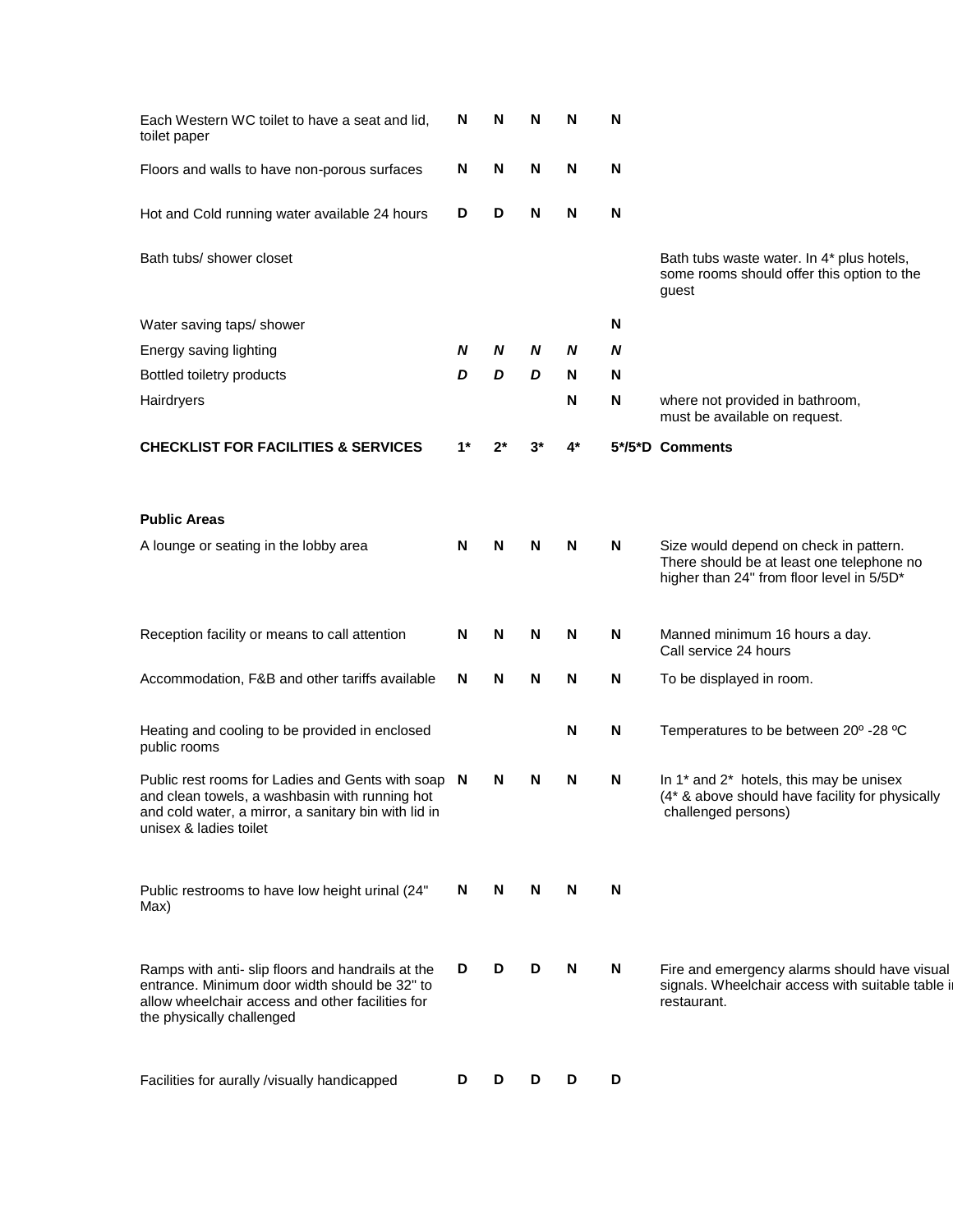| Food & Beverage                                 |       |    |   |    |          |                                                                                                                                                                                                                        |
|-------------------------------------------------|-------|----|---|----|----------|------------------------------------------------------------------------------------------------------------------------------------------------------------------------------------------------------------------------|
| Early morning beverage service                  | N     | N  | N | N  | N        | This may be room service or a self-making facil                                                                                                                                                                        |
| Dining Room serving Breakfast & Dinner          | N     | N  | N | N  | N        | Meal times to be displayed. Service to start<br>by 7am and finish no earlier than 10pm.<br>Minimum one hour per meal service. Breakfast<br>Continental.<br>1* hotel without dining room must offer<br>service in rooms |
| Multi cuisine restaurant on premises            | D     | D  | N | N  | N        |                                                                                                                                                                                                                        |
| Speciality restaurant                           |       |    | D | N  | N        |                                                                                                                                                                                                                        |
| 24 hours coffee shop                            |       |    | D | N  | N        |                                                                                                                                                                                                                        |
| Full service of all 3 meals in Dining room      |       |    | N | N  | N        |                                                                                                                                                                                                                        |
| A cooked breakfast be available                 |       | N  | N | N  | N        |                                                                                                                                                                                                                        |
| Room Service of full meals                      |       |    |   | N  | N        | In 1* & 2* this is necessary if no Dining room.<br>3* must offer light (pre-plated) meals                                                                                                                              |
| Room Service of alcoholic beverages             |       |    |   | N  | N        | If permitted by local law                                                                                                                                                                                              |
| Crockery & Glassware unchipped                  | N     | N  | N | N  | N        | Plastic ware accepted in pool area                                                                                                                                                                                     |
| Cutlery to be at least stainless steel          | N     | N  | N | N  | N        | Plastic ware accepted in pool area                                                                                                                                                                                     |
| Silverware                                      |       |    |   |    | N        |                                                                                                                                                                                                                        |
| Bar                                             |       |    |   | N  | N        | If permitted by local laws                                                                                                                                                                                             |
|                                                 | $1^*$ | 2* |   | 4* | $5*/5*D$ |                                                                                                                                                                                                                        |
| <b>Kitchens</b>                                 |       |    |   |    |          |                                                                                                                                                                                                                        |
| Refrigerator with deep freeze                   | N     | N  | N | N  | N        | Capacity based on size of F&B service                                                                                                                                                                                  |
| Segregated storage of meat, fish and vegetables | N     | N  | N | N  | N        | Meats & fish in freezers.<br>Vegetables must be separate                                                                                                                                                               |
| Tiled walls, non-slip floors                    | N     | N  | N | N  | N        |                                                                                                                                                                                                                        |
| Head covering for production staff              | N     | N  | N | N  | N        |                                                                                                                                                                                                                        |
| Daily germicidal cleaning of floors             | N     | N  | N | N  | N        |                                                                                                                                                                                                                        |
| Clean utensils                                  | N     | N  | N | N  | N        |                                                                                                                                                                                                                        |
| Six monthly medical checks for production staff | N     | N  | N | N  | N        |                                                                                                                                                                                                                        |
| All food grade equipment, containers            | N     | N  | N | N  | N        |                                                                                                                                                                                                                        |
| Ventilation system                              | N     | N  | N | N  | N        |                                                                                                                                                                                                                        |
| First-aid training for all kitchen staff        | N     | N  | N | N  | N        |                                                                                                                                                                                                                        |
| Drinking water                                  | N     | N  | N | N  | N        | Water treated with UV + filtration is acceptable                                                                                                                                                                       |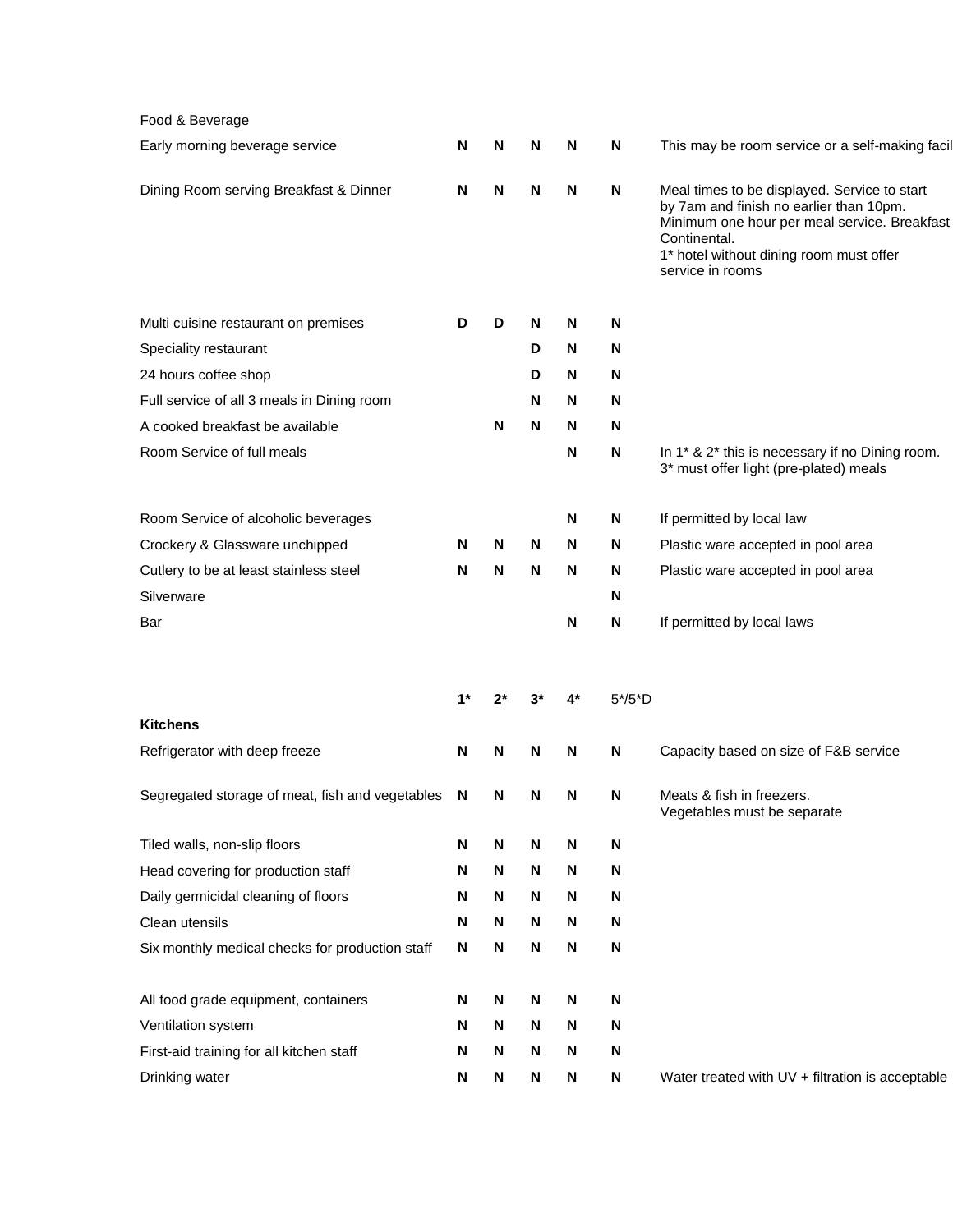| Garbage to be segregated - wet and dry                                                                                   | N | N               | N | N | N                         | To encourage recycling wet garbage area<br>to be airconditioned for 3* - 5*D                                 |
|--------------------------------------------------------------------------------------------------------------------------|---|-----------------|---|---|---------------------------|--------------------------------------------------------------------------------------------------------------|
| Receiving and stores to be clean and distinct<br>from garbage area                                                       | N | N               | N | N | N                         |                                                                                                              |
| <b>Staff Quality</b>                                                                                                     |   |                 |   |   |                           |                                                                                                              |
| Staff uniforms for front of the house                                                                                    | N | N               | N | N | N                         | Uniforms to be clean and in good repair                                                                      |
| Front office staff English speaking                                                                                      |   |                 | N | N | N                         | May be relaxed outside the 8 metros/<br>sub-metros                                                           |
| Percentage of staff with minimum one year<br>certificate course from Government recognised<br>catering/ hotel institutes |   | 10% 15% 20% 25% |   |   | 30%                       | This may be relaxed for hotels in rural,<br>pilgrimage and hill areas                                        |
| <b>Staff Welfare/Facilities</b>                                                                                          |   |                 |   |   |                           |                                                                                                              |
| Staff rest rooms                                                                                                         | D | D               | N | N | N                         |                                                                                                              |
| Staff locker rooms                                                                                                       | D | D               | N | N | N                         |                                                                                                              |
| <b>Toilet facities</b>                                                                                                   | N | N               | N | Ν | N                         |                                                                                                              |
| Dining area                                                                                                              | D | D               | D | N | N                         |                                                                                                              |
| <b>Guest Services</b>                                                                                                    |   |                 |   |   |                           |                                                                                                              |
| Valet (Pressing) services to be available                                                                                |   |                 |   | N | N                         |                                                                                                              |
| Laundry and Dry-cleaning service to be provided                                                                          |   |                 | D | N | N                         | Service can be next day. In resort destinations,<br>pilgrimage areas dry-cleaning services<br>may be relaxed |
| Paid transportation on call                                                                                              |   |                 | N | N | N                         | Guest should be able to travel from hotel.                                                                   |
| Shoe cleaning service                                                                                                    |   |                 | N | N | N                         | May be charged. Shoe cleaning machines are a<br>corridors for 4* 5* /5D*                                     |
| Ice- from drinking water- on demand                                                                                      |   |                 | N | N | N                         | Ice machines accessible to guests are<br>acceptable. Maybe placed in corridors<br>for 4*,5* & 5*D            |
| <b>CHECKLIST FOR FACILITIES &amp; SERVICES</b>                                                                           |   |                 |   |   |                           | 5*/5D* COMMENTS                                                                                              |
| Acceptance of common credit cards                                                                                        |   |                 | N | N | N                         |                                                                                                              |
| Assistance with luggage on request                                                                                       | N | N               | N | N | N                         |                                                                                                              |
| A public telephone on premises. Unit charges<br>made known                                                               |   |                 | N | N | $\boldsymbol{\mathsf{N}}$ |                                                                                                              |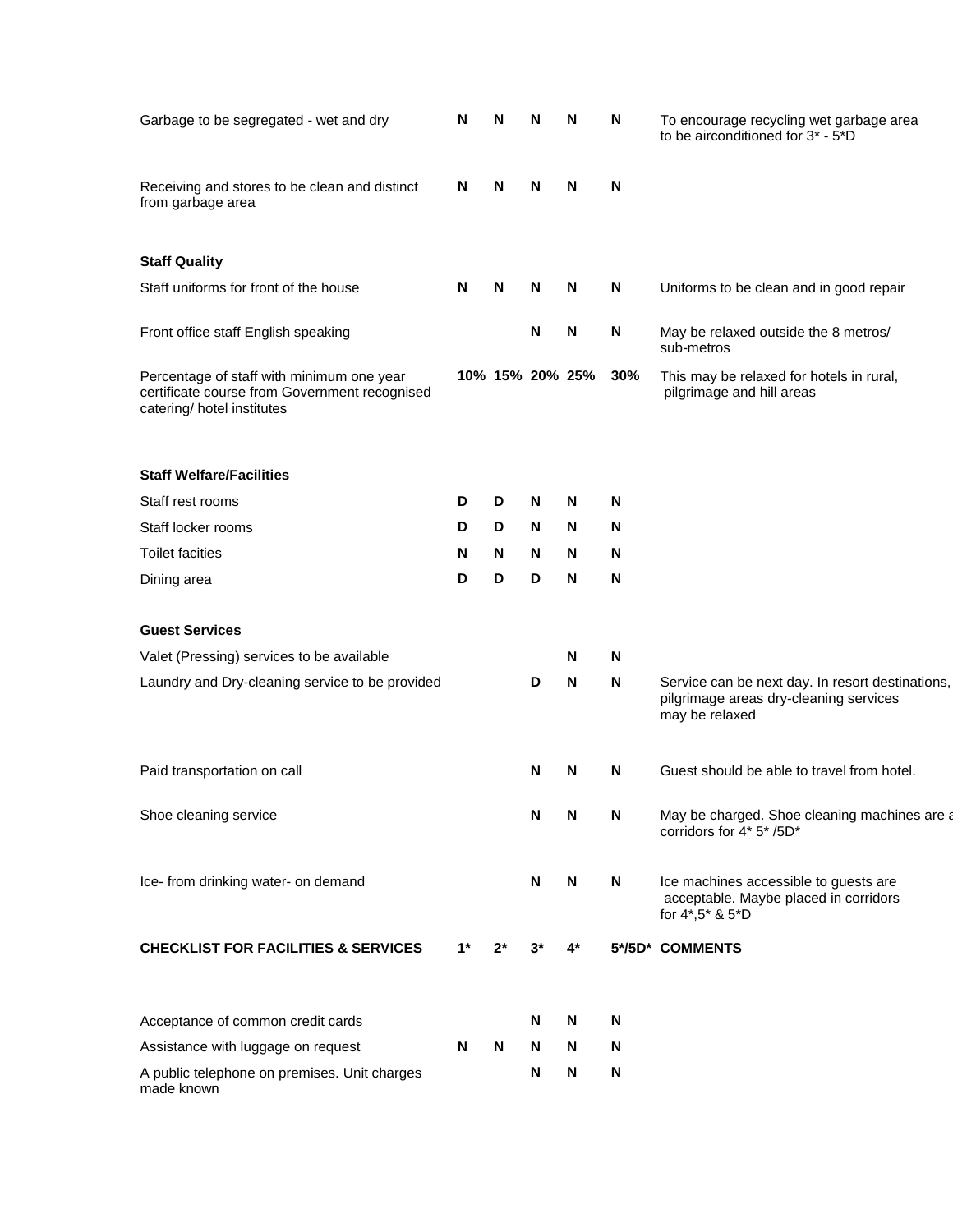| Wake-up call service on request                                                              | N    | N  | N     | N  | N        |                                                                                  |
|----------------------------------------------------------------------------------------------|------|----|-------|----|----------|----------------------------------------------------------------------------------|
| Messages for guests to be recorded and<br>delivered                                          | N    | N  | N     | N  | N        | A prominently displayed message board<br>will suffice for 1* & 2*                |
| Name, Address and telephone numbers of<br>doctors with front desk                            | N    | N  | N     | N  | N        | Doctors on call in 3*,4*,5* 5* deluxe                                            |
| Stamps and mailing facilities                                                                |      |    | N     | N  | N        |                                                                                  |
| Newspapers available                                                                         | N    | N  | N     | N  | N        | This may be in the lounge for<br>$1^*$ , $2^*$ and $3^*$ hotels                  |
| Access to Travel desk facilities                                                             | N    | N  | N     | N  | N        | This need not be on premise for<br>1* to 3* hotels                               |
| Left luggage facilities                                                                      |      |    | N     | N  | N        | This must be in a lockable room/24 hour<br>staffed area                          |
| Provision for emergency supplies - toiletries/ first<br>aid kit                              |      |    | N     | N  | N        | This may be a chargeable item                                                    |
| Health/ Fitness facilities                                                                   |      |    |       |    | N        | Indian system of treatments to be offered                                        |
| Beauty Saloon and Barbers Shop                                                               |      |    |       | D  | N        |                                                                                  |
| <b>Florist</b>                                                                               |      |    |       | D  | D        |                                                                                  |
| Shop/ kiosk                                                                                  |      |    | N     | N  | N        | News stand, toiletries, novelties, games<br>in resorts                           |
| Money changing facilities                                                                    |      |    |       | N  | N        |                                                                                  |
| Bookshop                                                                                     |      |    | D     | N  | N        |                                                                                  |
| <b>Safety &amp; Security</b>                                                                 |      |    |       |    |          |                                                                                  |
| Staff trained in fire fighting drill                                                         | N    | N  | N     | N  | N        | Quarterly drill or as per law                                                    |
| Security arrangements for all hotel entrances                                                | N    | N  | N     | N  | N        |                                                                                  |
| Each bedroom door fitted with lock and key,<br>viewport/ peephole & internal securing device | N    | N  | N     | N  | N        | A safety chain/ wishbone latch is acceptable in<br>place of view -port/ peephole |
| Safekeeping facilities available                                                             | N    | N  | N     | N  | N        |                                                                                  |
| Smoke detectors                                                                              | N    | N  | N     | N  | N        | These can be battery operated                                                    |
| Fire and emergency procedure notices displayed<br>in rooms behind door                       | N    | N  | N     | N  | N        |                                                                                  |
| <b>CHECKLIST FOR FACILITIES &amp; SERVICES</b>                                               | $1*$ | 2* | $3^*$ | 4* | $5/5^*D$ |                                                                                  |
| Fire exit signs on guest floors with emergency<br>power                                      | N    | N  | N     | N  | N        |                                                                                  |
| Staff trained in first aid                                                                   | D    | D  | N     | N  | N        | CPR/ choking and regular first aid                                               |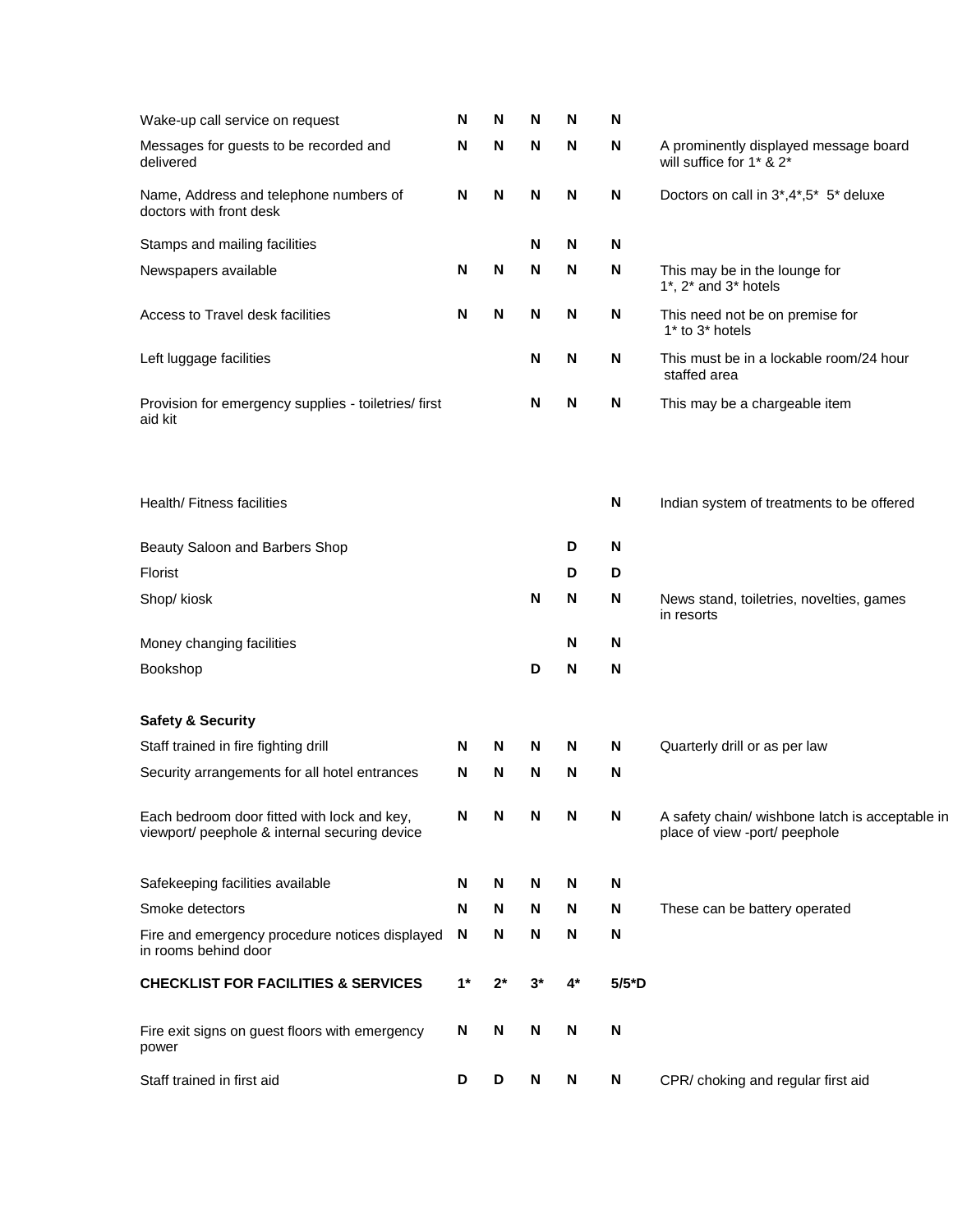| First aid kit with Over the Counter medicines with N<br>front desk                              |   | N | N | N | N |                                                                                                                                                                                           |
|-------------------------------------------------------------------------------------------------|---|---|---|---|---|-------------------------------------------------------------------------------------------------------------------------------------------------------------------------------------------|
| <b>Communication Facilities</b>                                                                 |   |   |   |   |   |                                                                                                                                                                                           |
| A telephone for incoming & outgoing calls in the<br>room                                        |   | N | N | N | N | 4* plus should have direct dial and STD/ISD<br>facilities. 1*,2* and 3* may go through<br>exchange                                                                                        |
| PC available for guest use with internet access                                                 |   |   | N | N | N | This can be a paid service. Upto 3*, PC can be<br>offices. Internet subject to local access being av                                                                                      |
| E-mail service                                                                                  |   |   | N | N | N |                                                                                                                                                                                           |
| Fax and photocopy service                                                                       |   |   | N | N | N |                                                                                                                                                                                           |
| In Room internet connection/ dataport                                                           |   |   |   |   | N | Subject to local internet access being available                                                                                                                                          |
| <b>Business Centre</b>                                                                          |   |   |   | N | N | This should be a dedicated area. In hill, beach<br>destinations and pilgrimage centres this may<br>be relaxed                                                                             |
| Swimming Pool                                                                                   |   |   |   |   | N | This can be relaxed for hill destinations.                                                                                                                                                |
| <b>Parking Facilities</b>                                                                       | D | D | N | N | N | Should be adequate in relation to the no.<br>of rooms & banquet/convention hall capacities.<br>earmarked accessible parking nearest to the<br>entrance for physically challenged persons. |
| Conference facilities                                                                           |   |   | D | D | D |                                                                                                                                                                                           |
| Note: D= Desirable, N= Necessary.                                                               |   |   |   |   |   |                                                                                                                                                                                           |
| There is no relaxation in the necessary criteria<br>except, as specified in the comment column. |   |   |   |   |   |                                                                                                                                                                                           |

**Government of India Department of Tourism (H&R Cell) Hotel Classification**